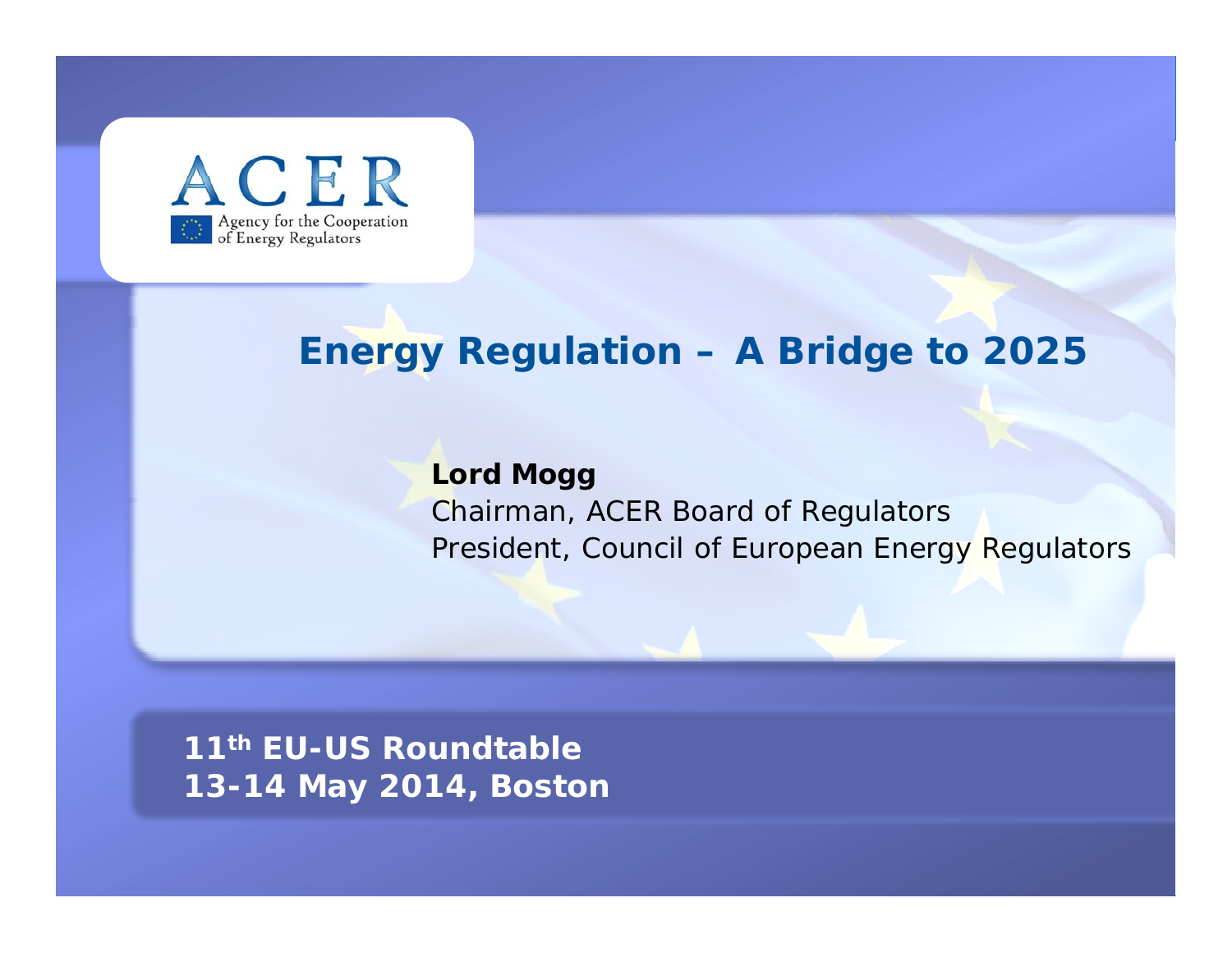

#### **2014 and beyond**

#### **IEM Completion - our commitment is focused on the implementation of the Third Package**

**Approaching 2014 deadline - strategic foresight and vision to guide our post-2014 work**

**2025 Strategy - Bridge towards the future**

言語書類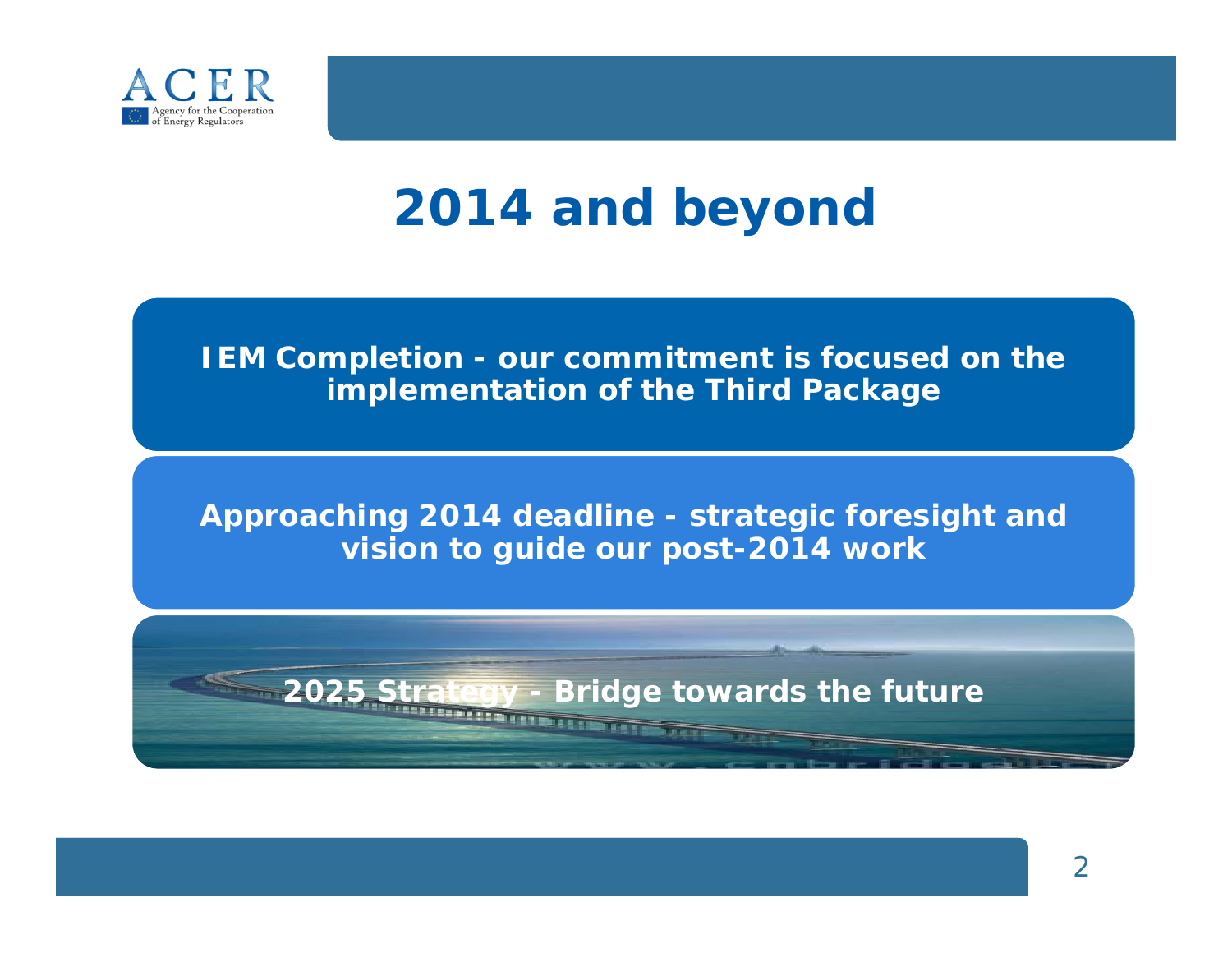

## The 2025 Bridge and its pillars

Green Paper: "Energy Regulation: A bridge to 2025"

#### **Encompasses a broad range of issues**



Launch on 29 April; Responses by 16 June; Conclusions September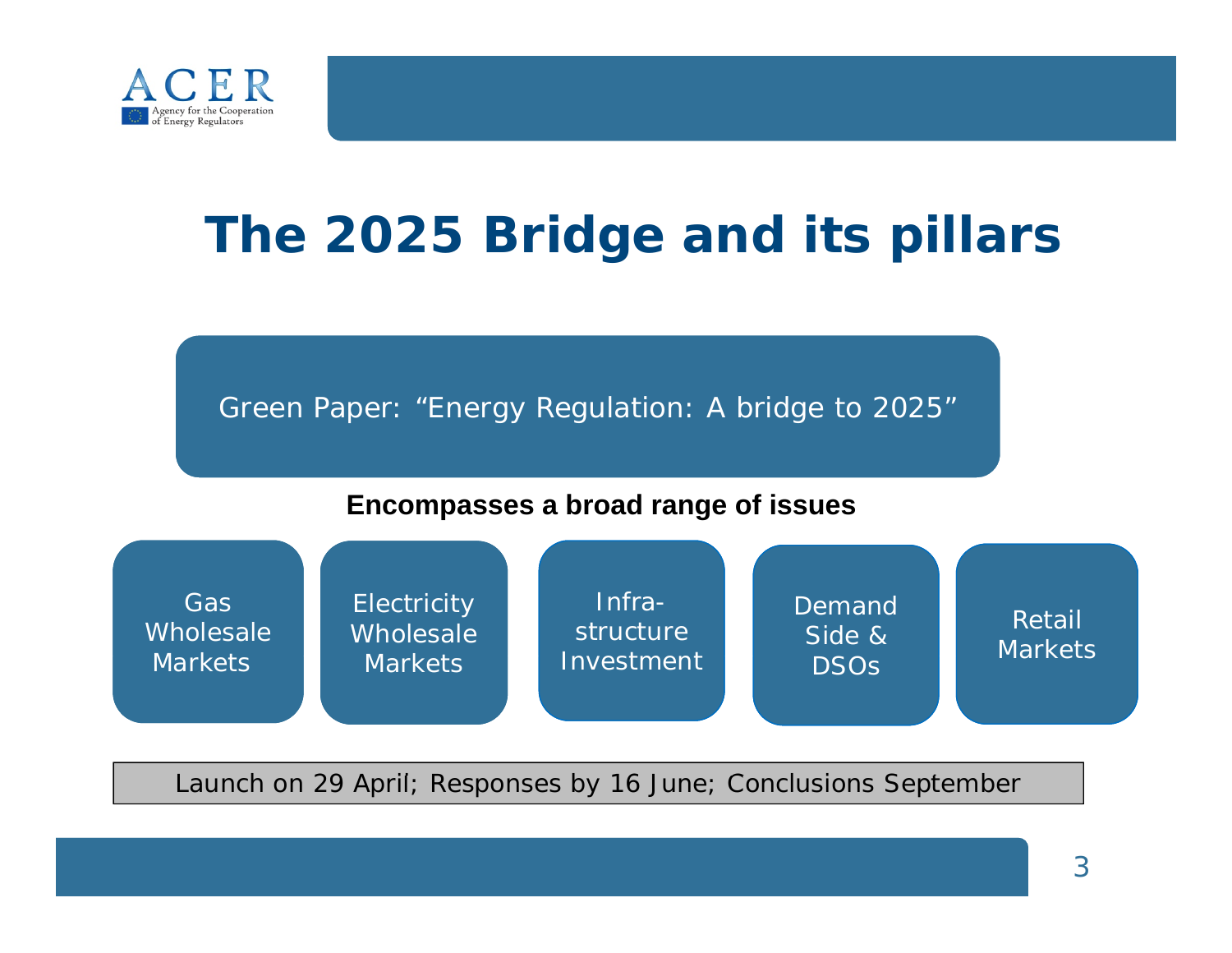

### **Bridge paper analysis**

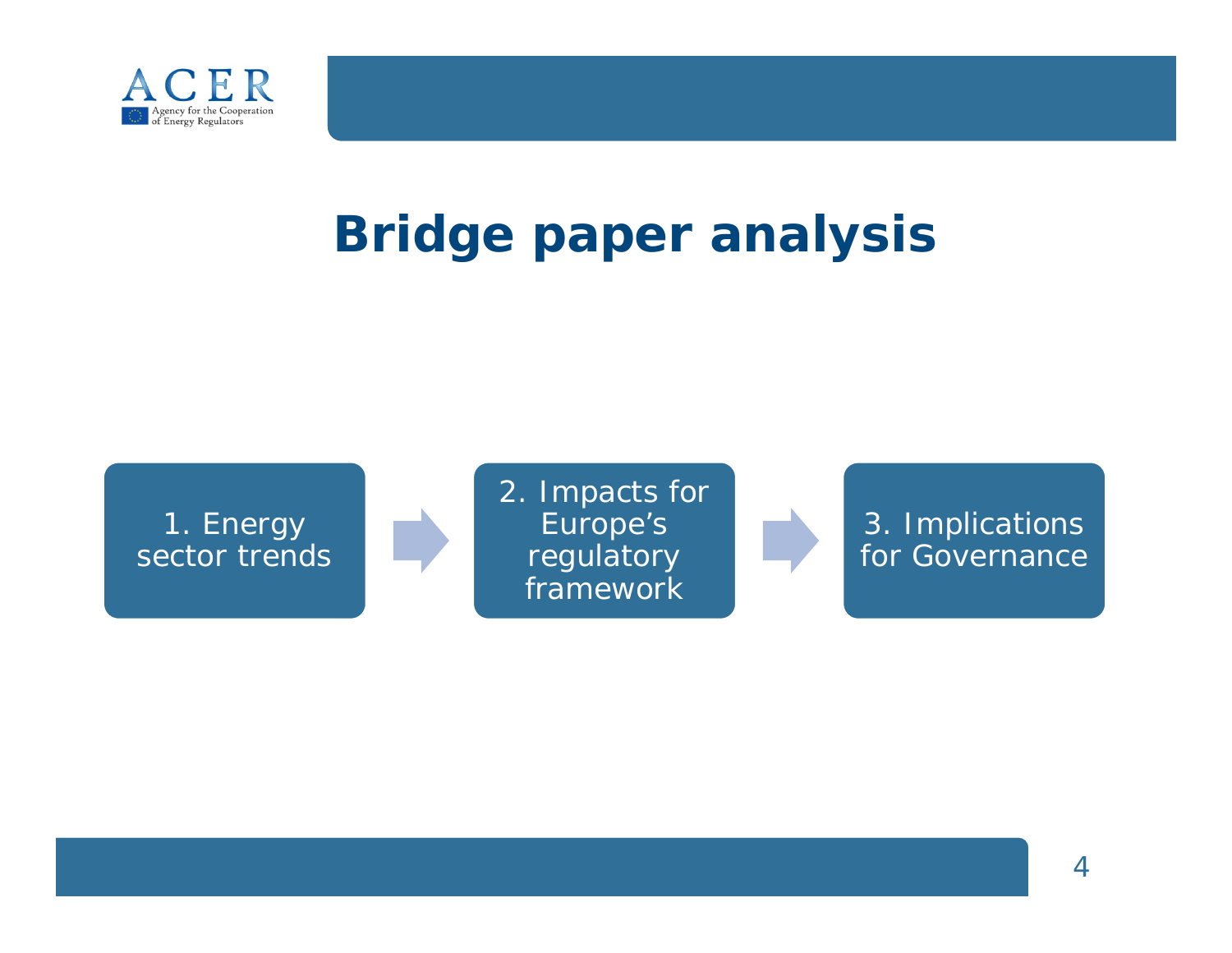

#### **Pre-consultation feedback**

- **.** Pre-consultation closed on 17 December 2013
- 35 responses from a wide range of stakeholders
- Key themes in responses:
	- » Effective markets now and in the future
	- » Em powered consumers
	- » Facilitation of innovation
- .Feedback informed present consultation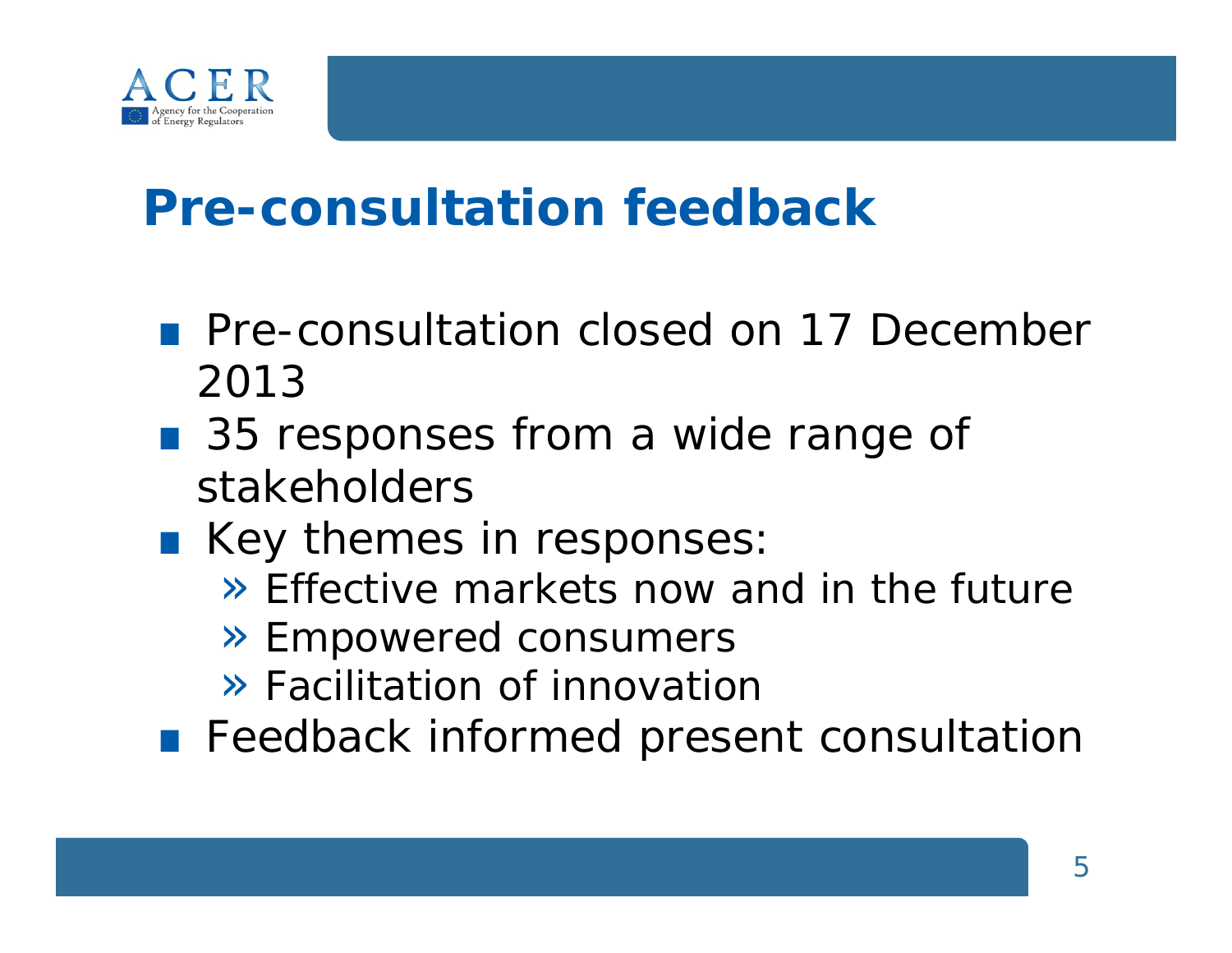

#### **1. Energy sector trends**



6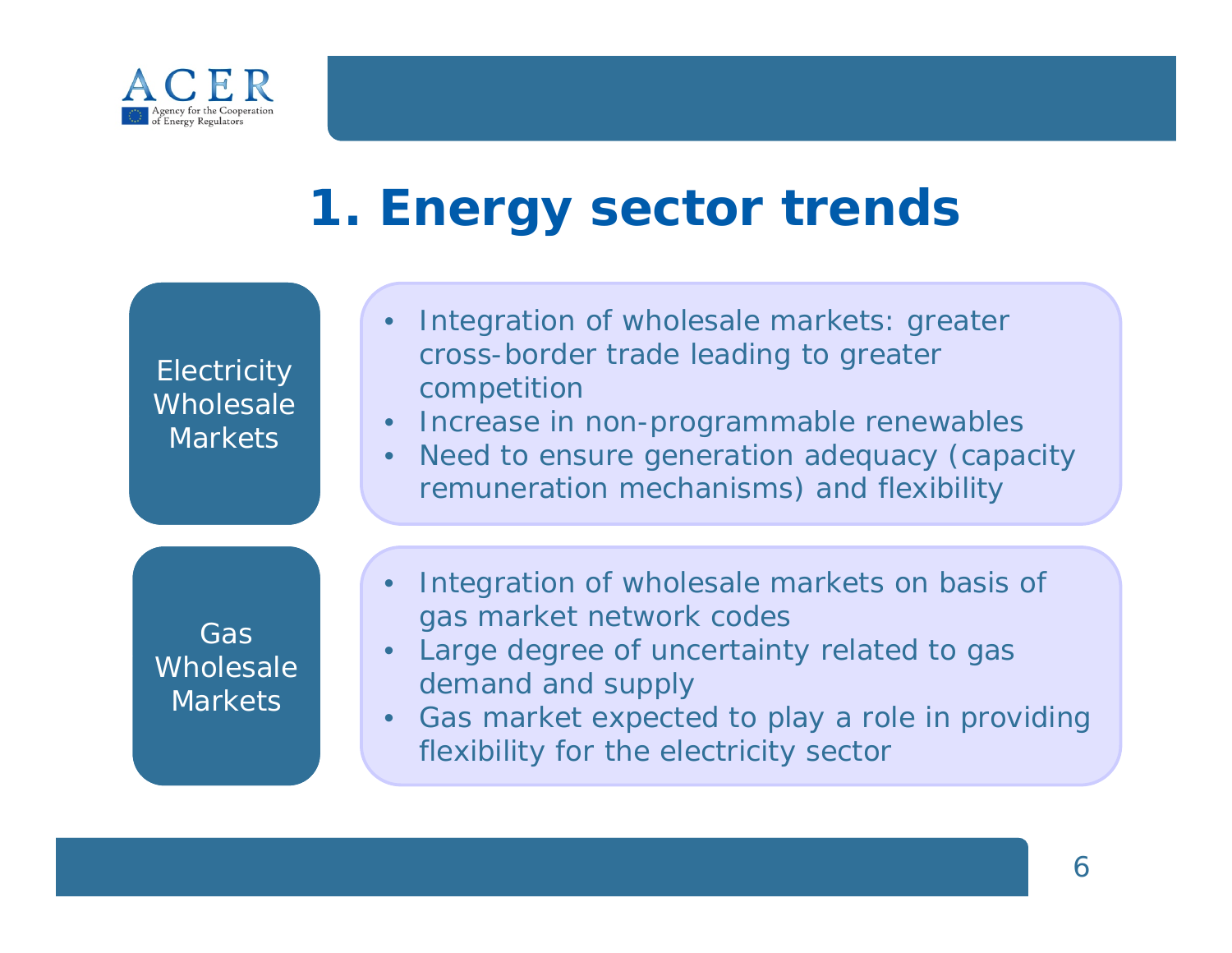

#### **2. Energy sector trends**

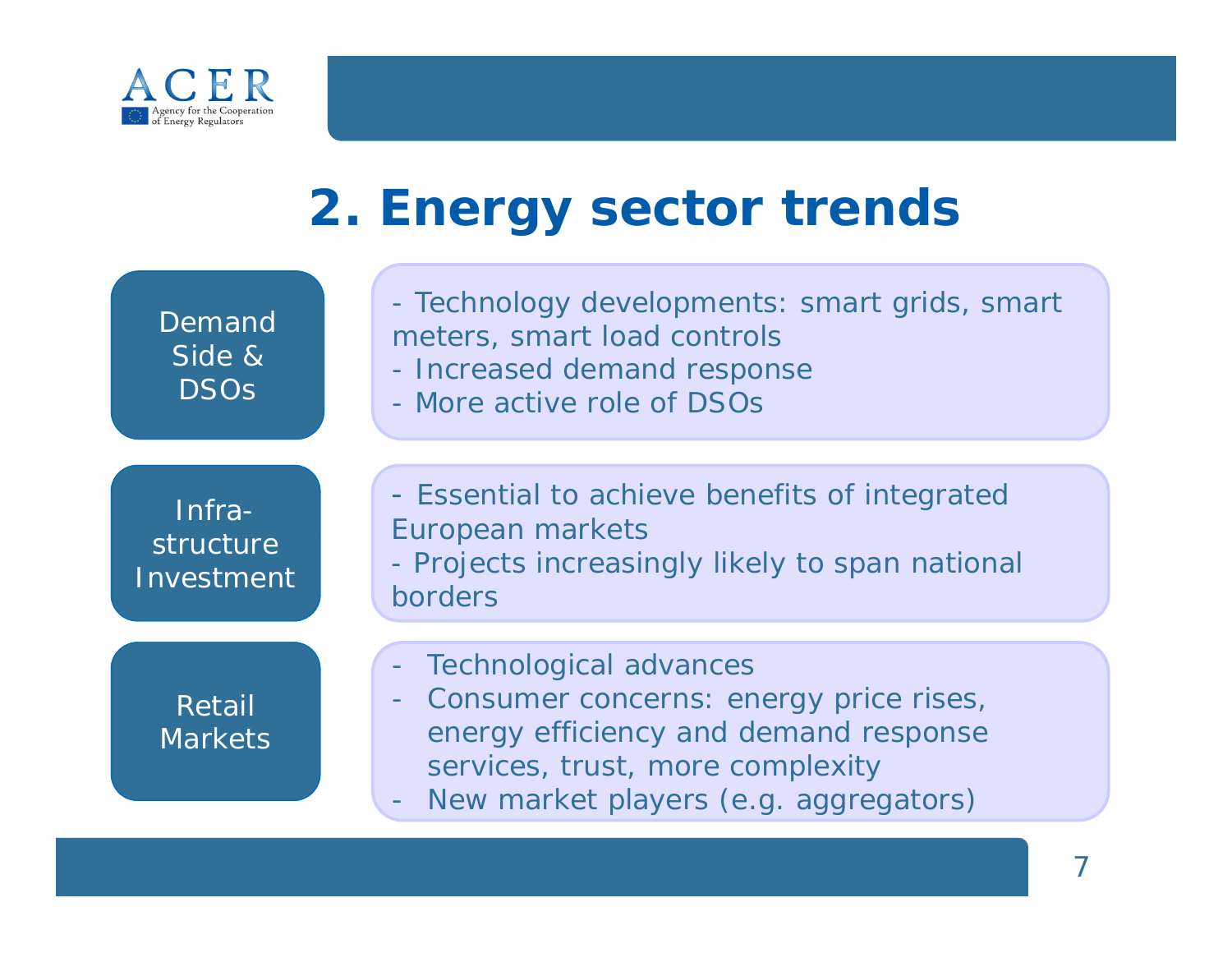

#### **1. Priorities for Regulators**

**Electricity Wholesale** 

- •Implementation of the Electricity Target Model
- •Common European balancing target model
- •Vholesale **Conserventions**<br>Markets **Currician** Support dovelopment of Pegional/Eur
	- • Support development of Regional/European Security Coordination Centres

GasWholesale **Markets** 

- • Review of the Gas Target Model to consider measures to enhance liquidity
- • Market arrangements to ensure gas markets meet the needs of the electricity market

8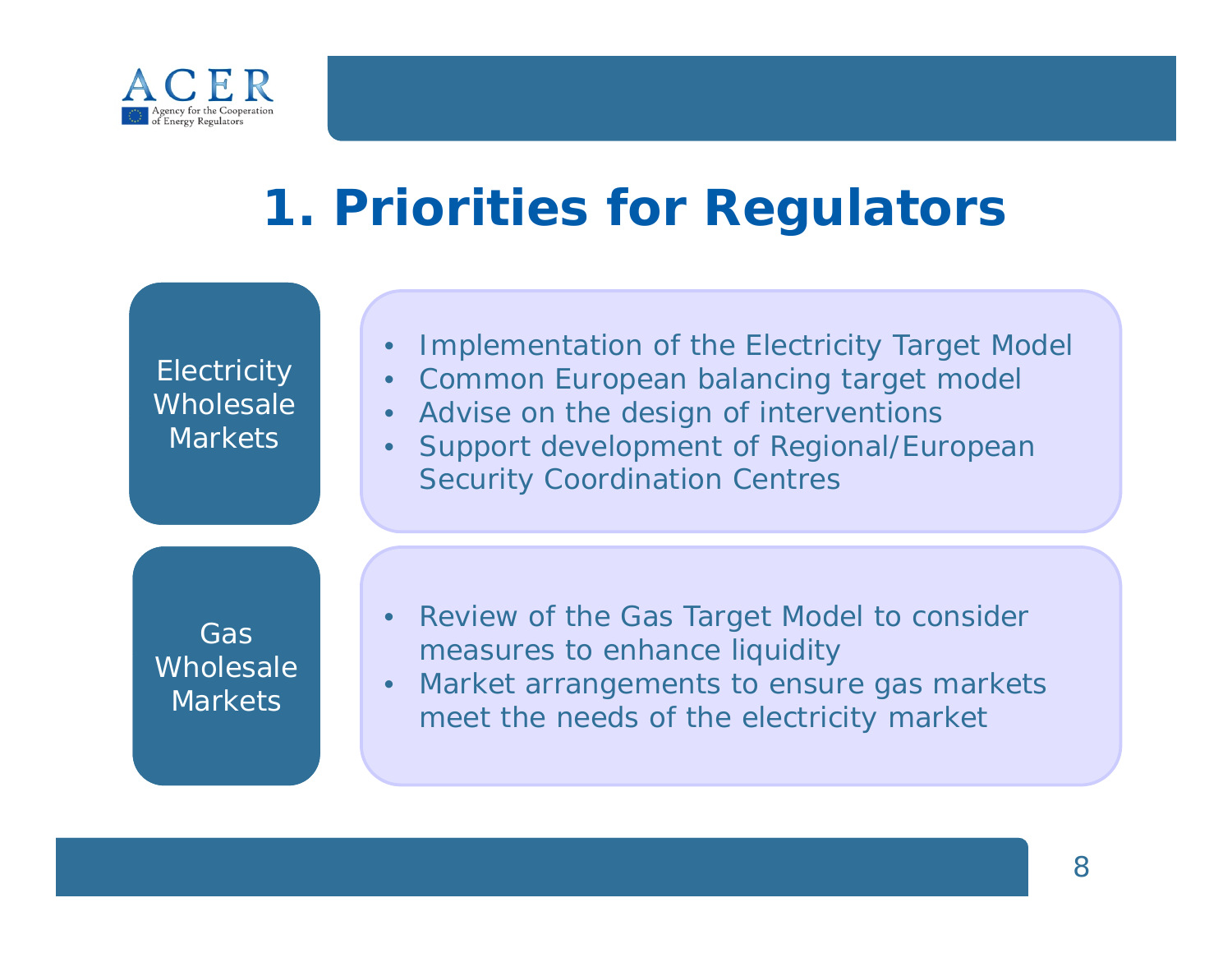

### **2. Priorities for Regulators**

Infra-Investment

> Demand Side &

I the latest investment decisions driven by market signal structure late and a line investment decisions driven by market signals - Deploy output-based incentive mechanisms

- Framework to facilitate the market in DR
- Consult & clarify the future role of DSOs
- DSOs **DE 1999** De minimis limit applying to DSO networks DSOs and the should be reconsidered

Retail**Markets** 

- -Identify barriers to entry in retail markets
- - Develop the CEER-BEUC 2020 Vision principles into practical actions Target of customer switching in 24 hours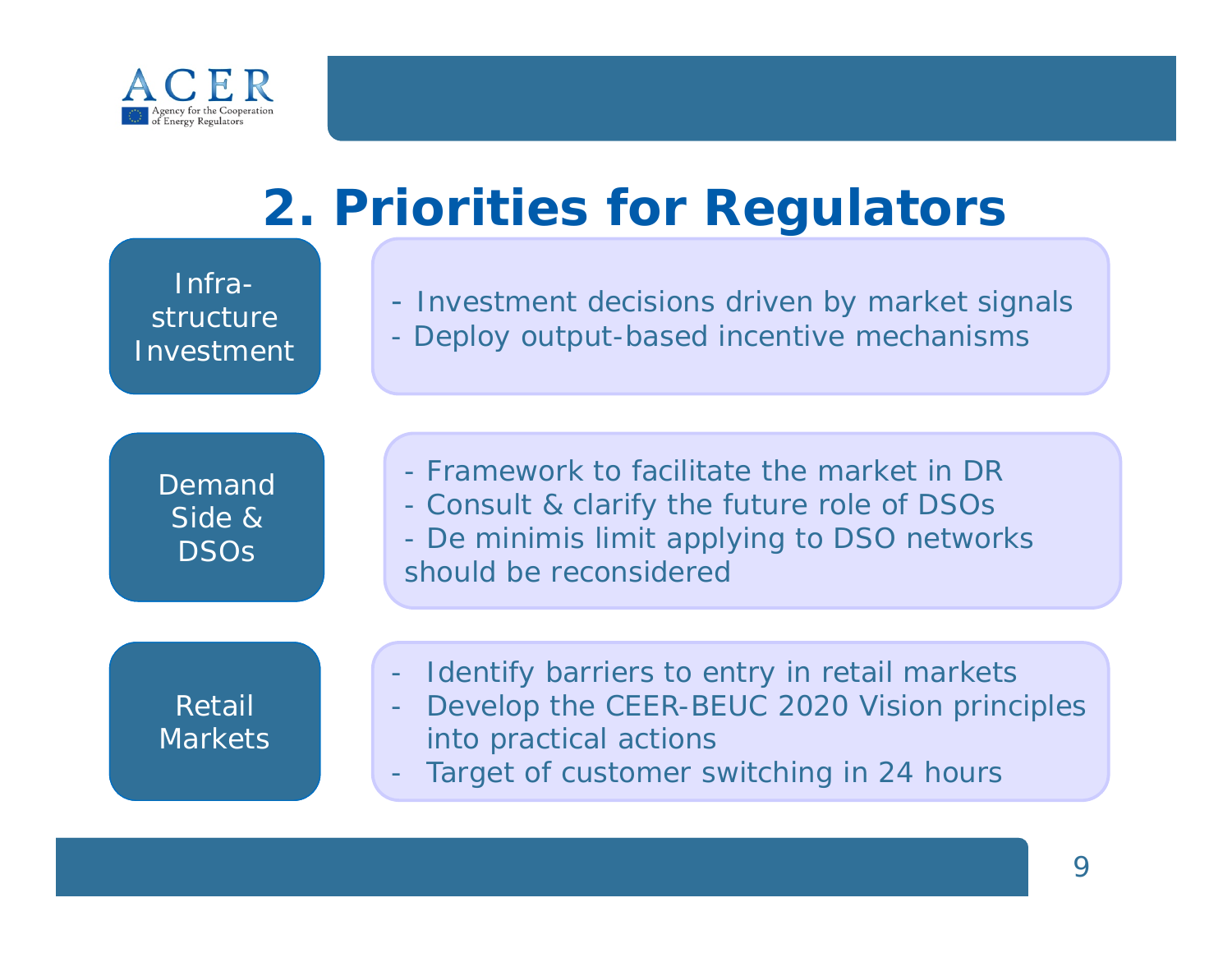

#### **1. Implications for Governance**

- Fit for purpose processes for modifying and enforcing network codes:
	- \_\_\_\_\_\_ - Review of governance arrangements for the ENTSOs
	- Appropriate regulatory oversight of new entities with European responsibilities (e.g. power exchanges)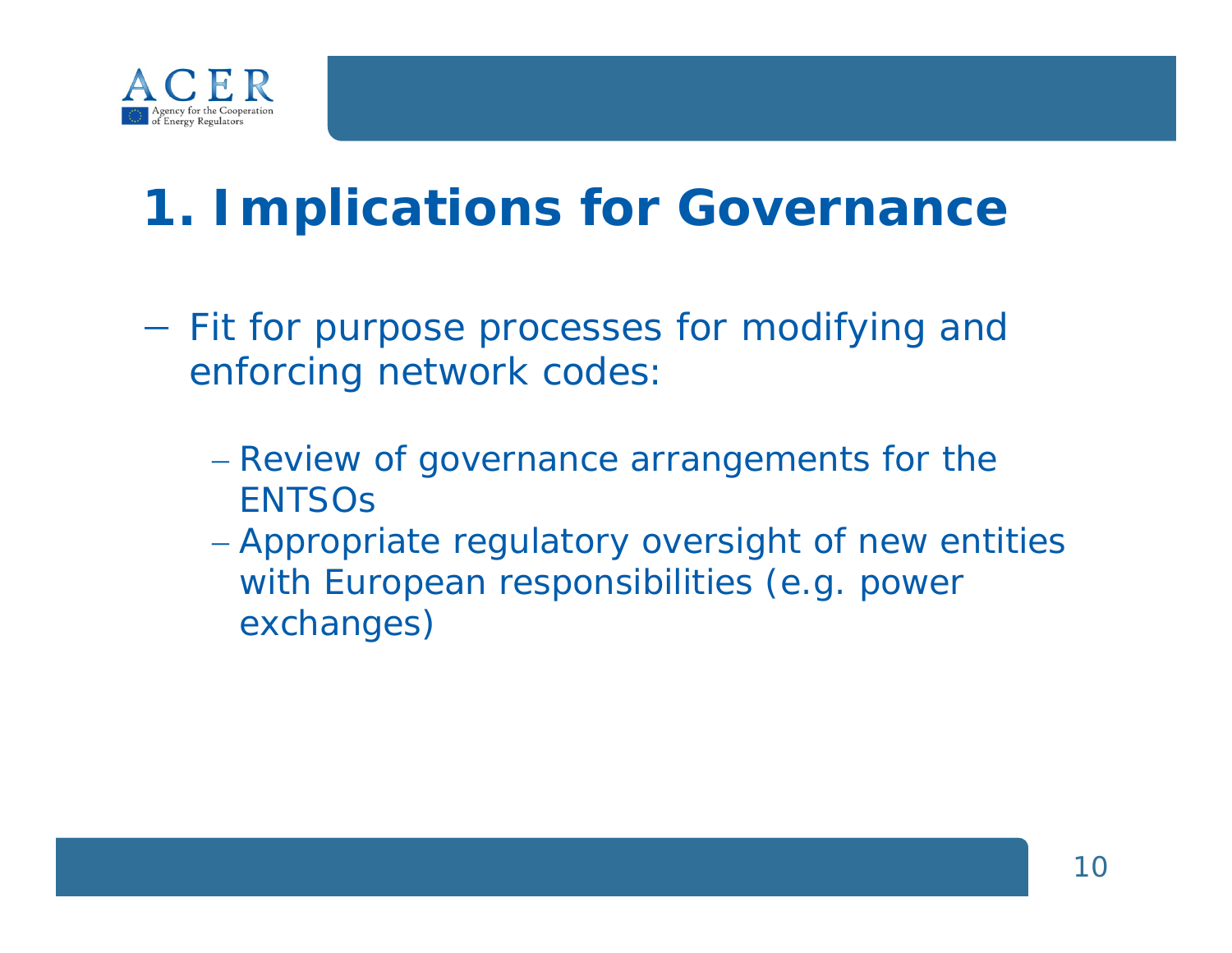

#### 2. Implications for Governance

- ACER's role in an expanding market as EU acquis  $\frac{1}{2}$ extends beyond EU borders:
	- Regulatory capacity building including outside of the EU
	- Possibly enhanced participation in ACER work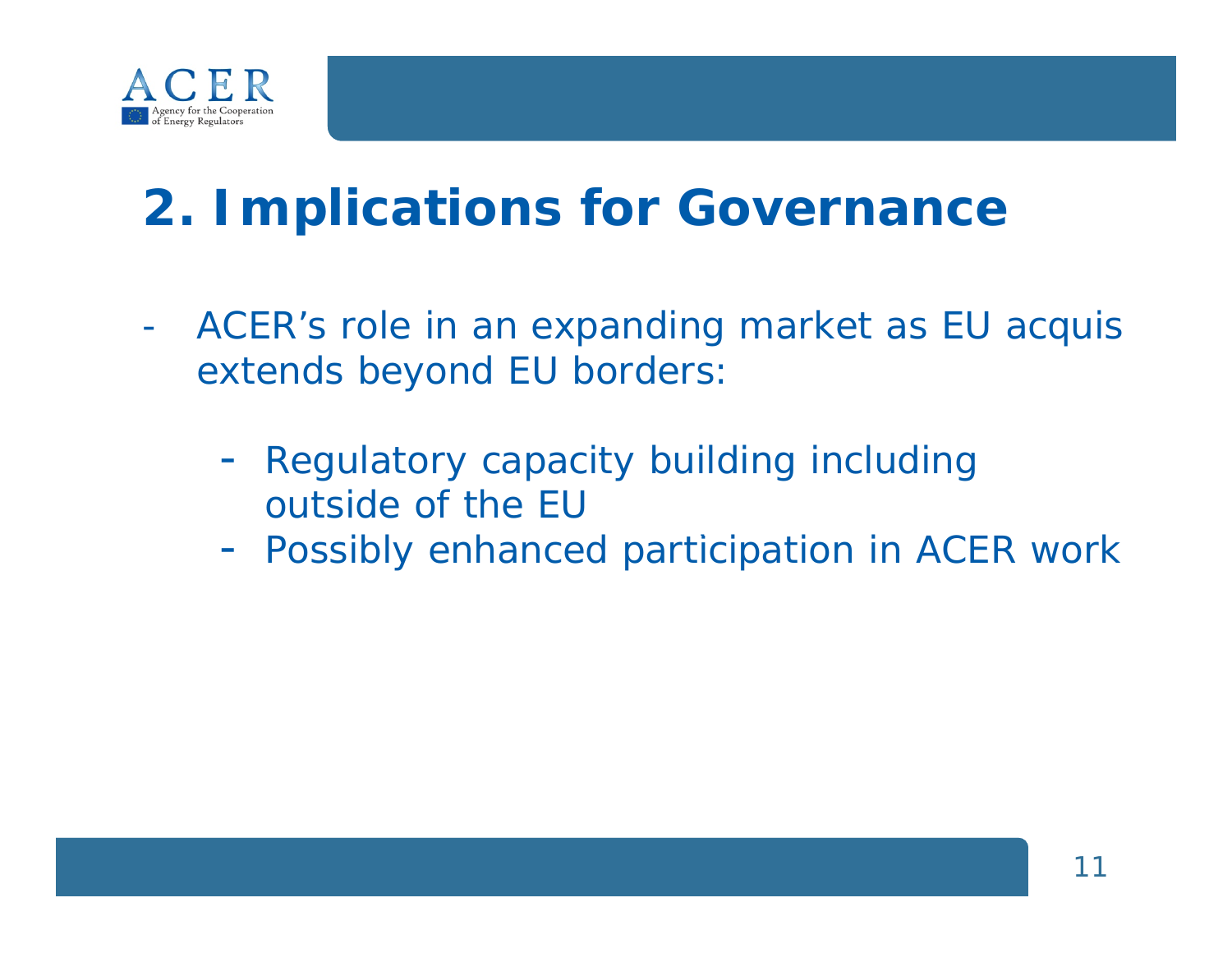

#### **Questions for consultation**

- 1. Have we identified the correct issues within each of area of the energy sector?
- 2. Have we identified the correct regulatory actions?
- 3. Which regulatory actions are most important and should be prioritised?
- 4. Are there other areas where we should focus?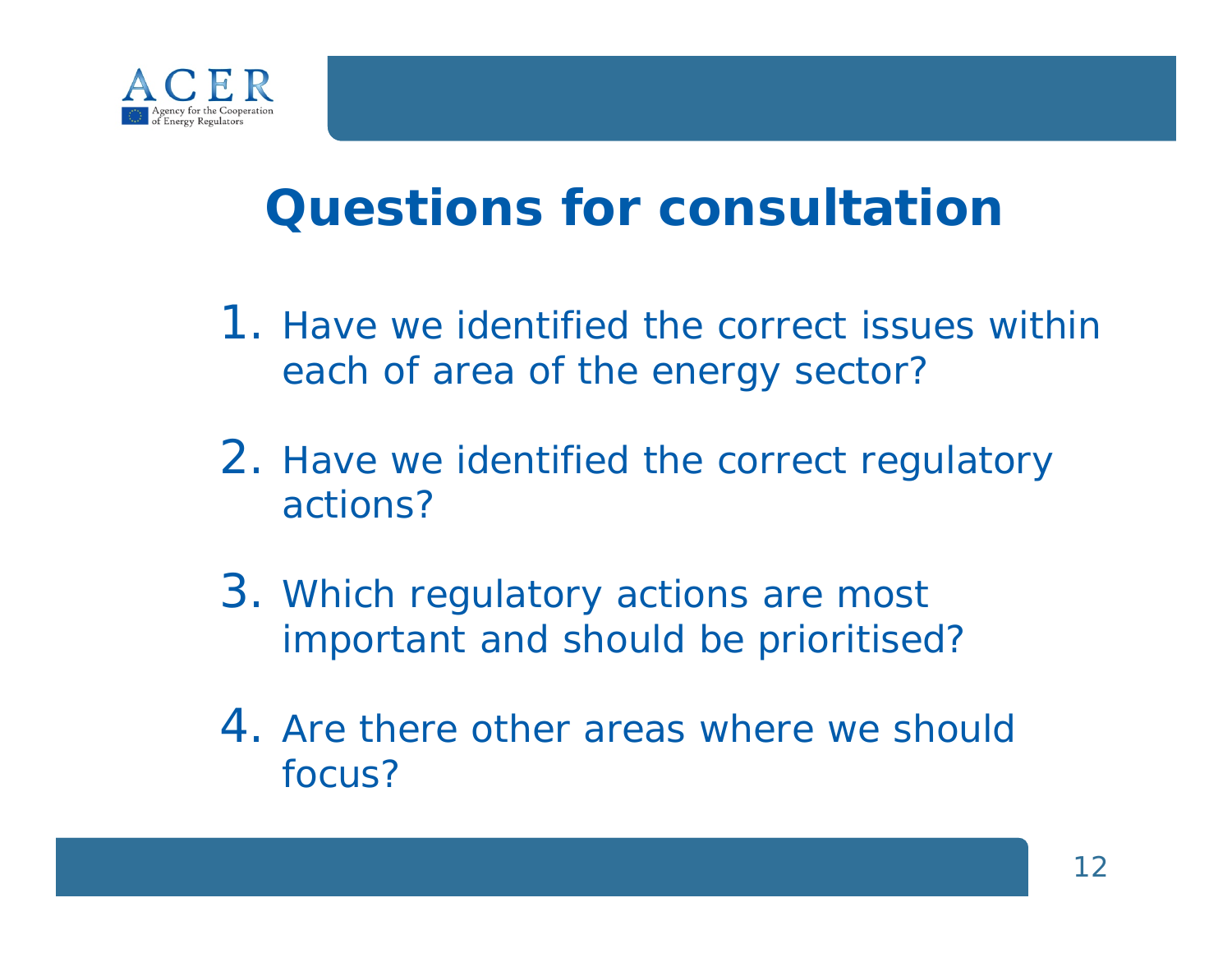



13